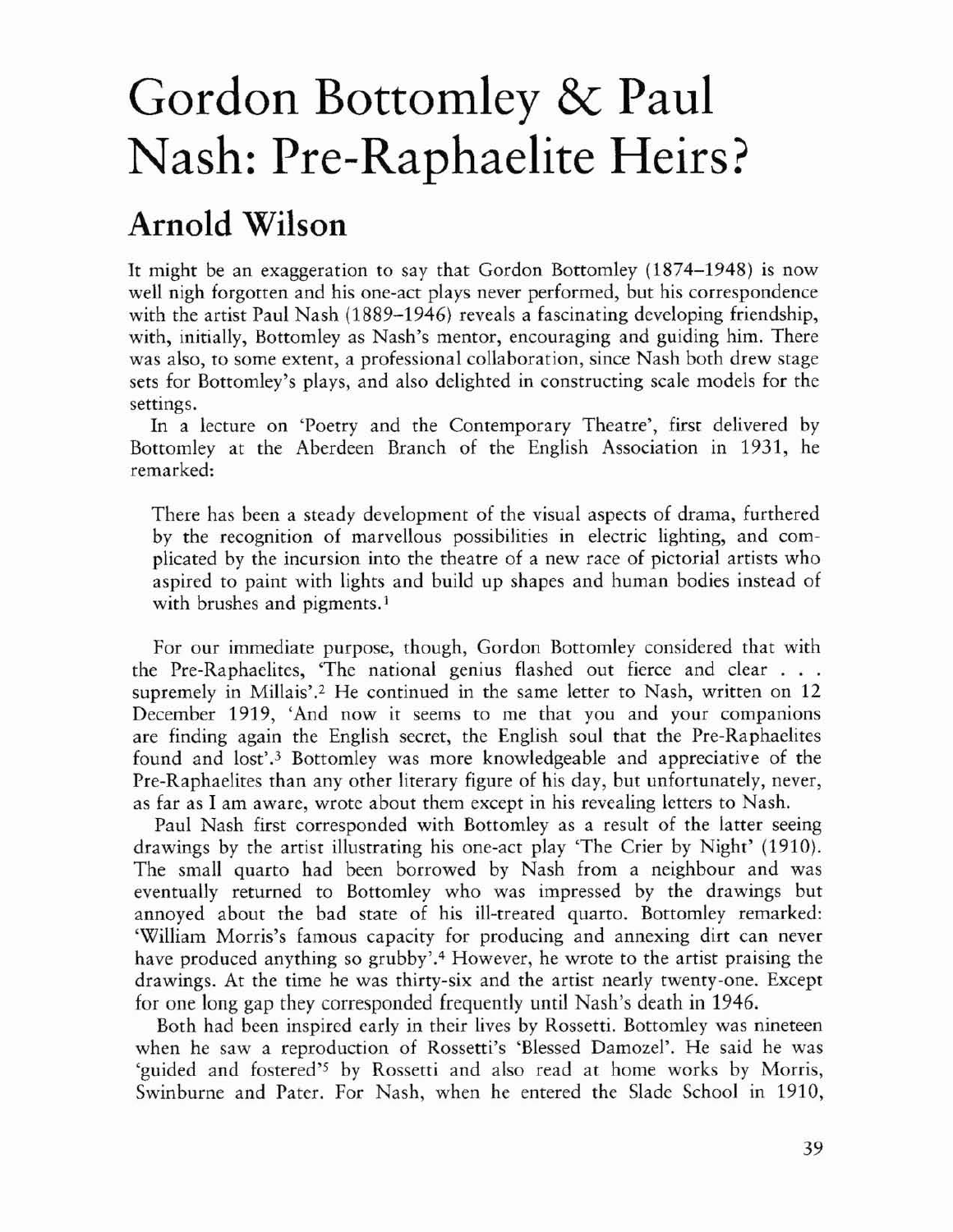

CRIER BY NIGHT, 1912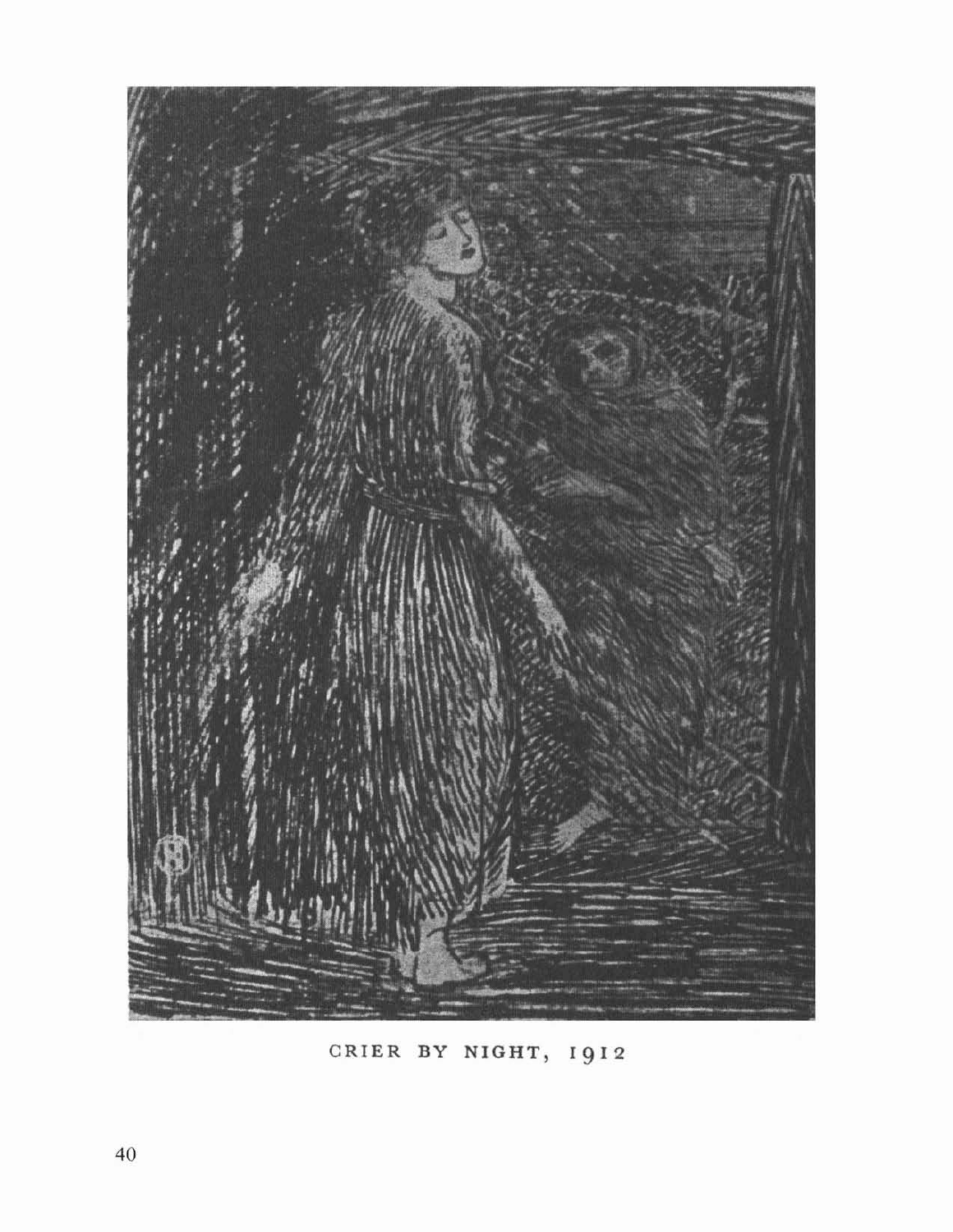Rossetti was his inspiration. It is therefore no surprise that the female figure in the drawing of 'The Crier by Night' resembles a Rosserri drawing of Lizzie Siddal. At this stage in Nash's career he wished almost to be another Rossetti, although in later years he began, as he said, to stretch his 'cramped limbs' and look for the 'green spaces' and adopted a very different style. <sup>6</sup> He said in *Outline,* his autobiography, that the 'illustrations of poetic episodes in romances no longer absorbed my invention'.<sup>7</sup>

As he lost his enthusiasm in Rossetti, Nature inspired him to stretch his 'cramped limbs'. Initially, he was influenced by Blake, the poem 'To my friend Butts' (1800) arresting him, especially the lines:

Over sea, over land, My eyes did expand Into regions of air, Away from all care, Into regions of fire ...8

Later his work included formal, even abstract, elements. Bottomley wanted to encourage him to continue in the Pre-Raphaelite tradition because he felt that 'triangles and general aerial geometry that are popular just now will look sick in twenty years, as the Art Nouveau of 1897'.9

Bottomley's verse plays were also, in a way, cramping for his limbs since the declamatory style was more akin to classical drama. He wrote:

The people in an actualistic drawing· room play must be kept in changing movement by a producer to hold the audience's attention; but Phèdre and her sisters are often still, still in order that they shall not distract their listeners from the action of the play – which they are *uttering*.<sup>10</sup>

He chose a recondite genre for his creative work. The demand for one-act plays was inevitably limited with W. B. Yeats as a rare precursor and fellowprotagonist. It is believed that Bottomley's life-time of poor health confined him to writing shorter works. He certainly felt that his ill-health restricted his creativity. However, the writings of someone like Marcel Proust would tend to disprove this. Bottomley's first success was 'King Lear's Wife', published in *Georgian Poetry* (1913-15). William Morris's translation of the Icelandic sagas are echoed in another of his works, 'The Riding to Lithend', which is the finest of his early plays. Lines such as: 'It is so mighty and beautiful and blithe/To watch a man dying - to hover and watch',ll have an echo in Morris's *Sigurd the Volsung.* Another play, 'Culbin Sands', performed in 1931 by the London Verse Speaking Choir, depicts another scene of desolation and dreariness with unbroken solitude.

Bottomley rescued some twenty photographs of Jane Morris. He had first seen them hanging on the staircase of May Morris's house in Hammersmith and suggested that they should be conserved. He later came across them mounted, but in a frameless state, in the attics at Kelmscott Manor. He was given permission to remove the pictures from their mounts and rephotograph them. It turned out that the original negatives were in the possession of William Rossetti's daughter in